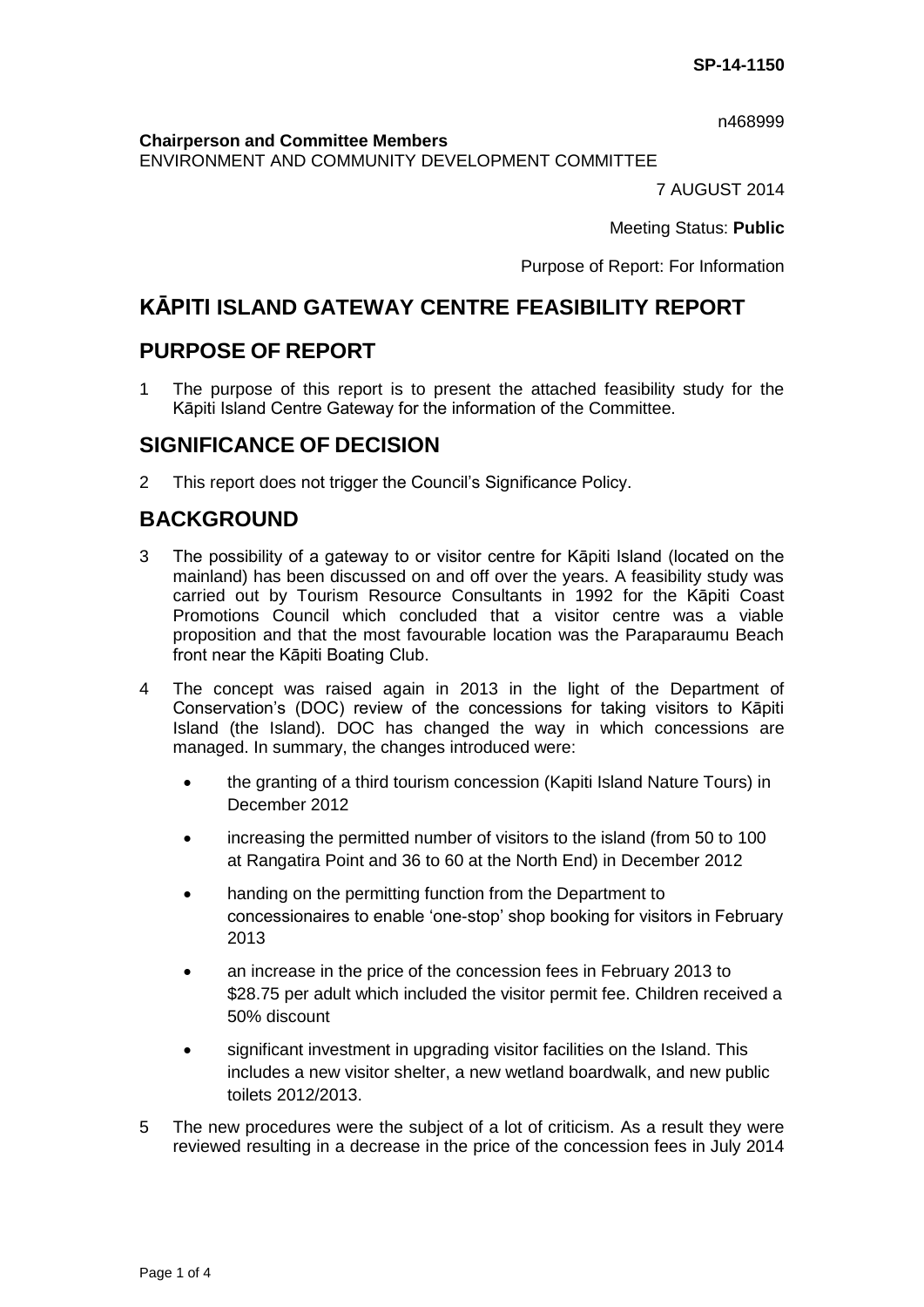to \$10 per adult which includes the visitor permit fee. There is no DOC fee for children under 18.

- 6 In 2013 Council provided some initial support by facilitating two meetings of a working group consisting of the concessionaires, interested councillors and community board members, iwi, the Kāpiti Boating Club, and other individuals and groups with interests in the Island who want to progress the gateway concept. The outcome of those discussions was a commitment to investigate further the potential for a gateway and departure point for the Island on the mainland that can operate as an entity independent of DOC and the Council.
- 7 It was considered that a gateway could serve a number of purposes including providing:
	- a space which would promote the attractions of the Island and contribute to an increase in visitors to the district. This would include information on history and ecology;
	- a designated departure point for visitors to the Island;
	- space for visitors to meet and shelter prior to a trip to the Island;
	- a retail outlet for tickets and permits to the Island;
	- café space;
	- space for conducting biosecurity checks;
	- space for arts, educational and interpretive material;
	- associated space for parking.
- 8 The working group was of the view that the building should ideally be:
	- high quality;
	- architecturally designed;
	- distinctive;
	- evocative of the special attributes, stories and history of Kāpiti Island;
	- multi-purpose capable of accommodating a variety of activities.
- 9 On 31 January 2013, the Council approved additional funding of \$15,000 for a feasibility study for a Kāpiti Island Gateway Centre. The Department of Conservation (DOC) also contributed \$15,000 for this study. After a contestable process, TRC Tourism was contracted to lead a team to carry out the study. The team comprised TRC Tourism, Destination Planning and Pynenburg and Collins Architects Ltd.
- 10 The Council was briefed on this report along with members of the working group, referred to in para 6, on 15 April 2014.
- 11 Since receiving the report, the idea of relocating the District's major i-SITE to any eventual gateway building has been raised and has formed part of recent discussions.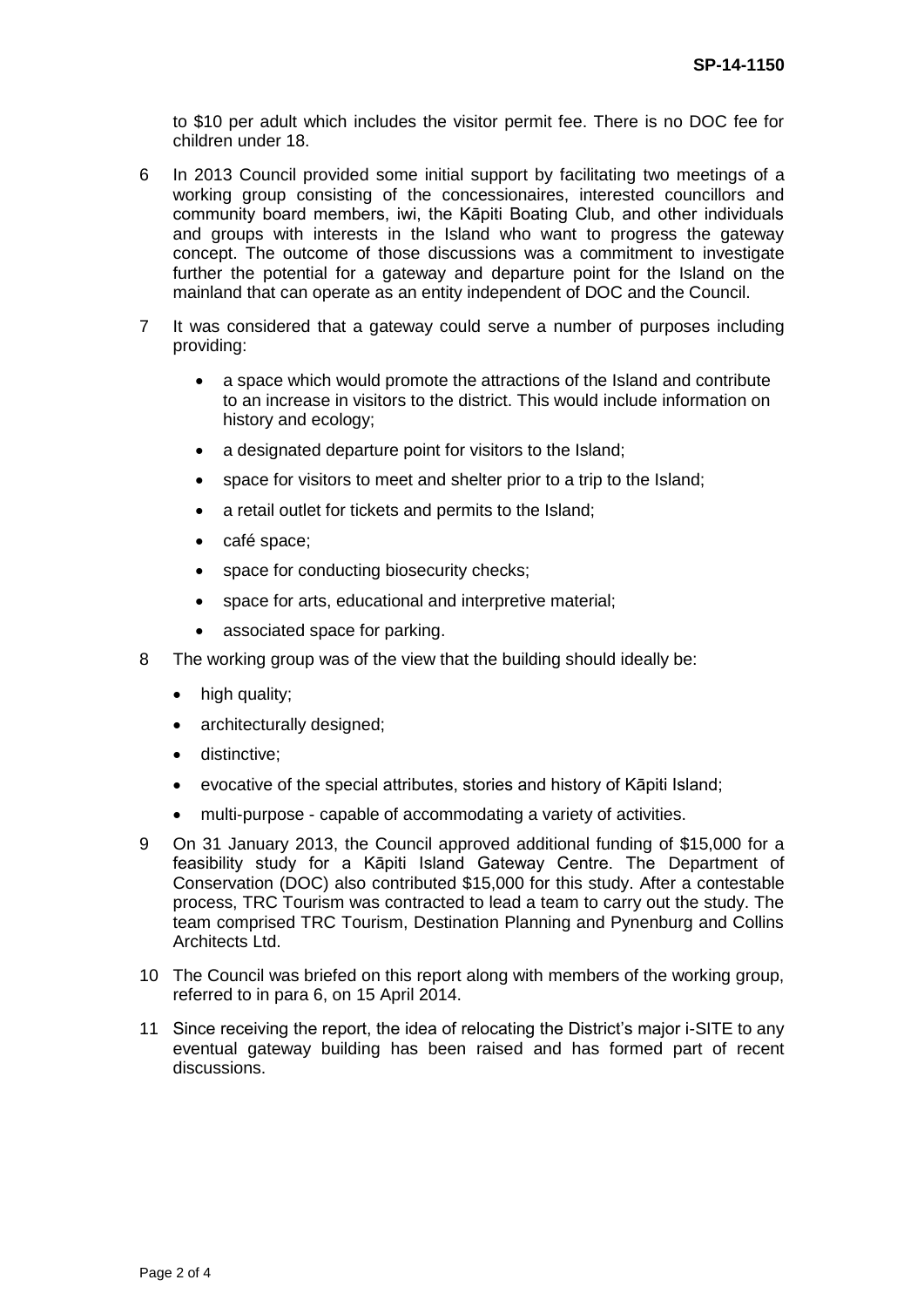# **CONSIDERATIONS**

#### **Issues**

#### **Feasibility Study Findings and Conclusions**

- 12 The feasibility study (study) is attached as Appendix 1.
- 13 The study identified four gateway options:
	- 1) a substantial new Gateway Centre housing a mix of compatible and synergistic functions on the Boating Club site to be managed by a new organisational entity;
	- 2) a modified version of (1);
	- 3) modifying the existing Boating Club to provide for a departure lounge for trips to the Island;
	- 4) slightly modifying the existing Boating Club to provide a space for biosecurity and briefing procedures.
- 14 TRC Tourism identified (1) as the option which best meets the terms of reference for the study and the aspirations expressed by the working group. As a result the feasibility study examines that option in more depth than the other options and identifies it as the preferred option.
- 15 The estimated cost of building the preferred option is approximately \$14.8 million (see page 35 of the study). It should be noted that the estimates of cost, demand, and return on the preferred option are preliminary. More detailed investigation and analysis would be needed if Council wants to consider funding this project, whether in full or in part.

#### **Comment**

- 16 At this stage, Council has made no commitment to supporting this project beyond funding the feasibility study. No funding has been earmarked for further work.
- 17 Further involvement could be considered as part of the review of the economic development strategy alongside the implementation of the review of the visitor information network. This would allow Council to include future expenditure in the 2015 Long Term Plan should it wish to.

## Financial Considerations

- 18 There are no financial considerations arising from this report.
- 19 Any further support for a gateway centre would need to be addressed through the 2015 Long Term Plan.

## Legal Considerations

20 There are no legal considerations at this stage.

## **Delegation**

21 The Committee has the delegation under Clause 7.1 of the Governance Structure and Delegations: 2013-2016 Triennium (November 2013) to: